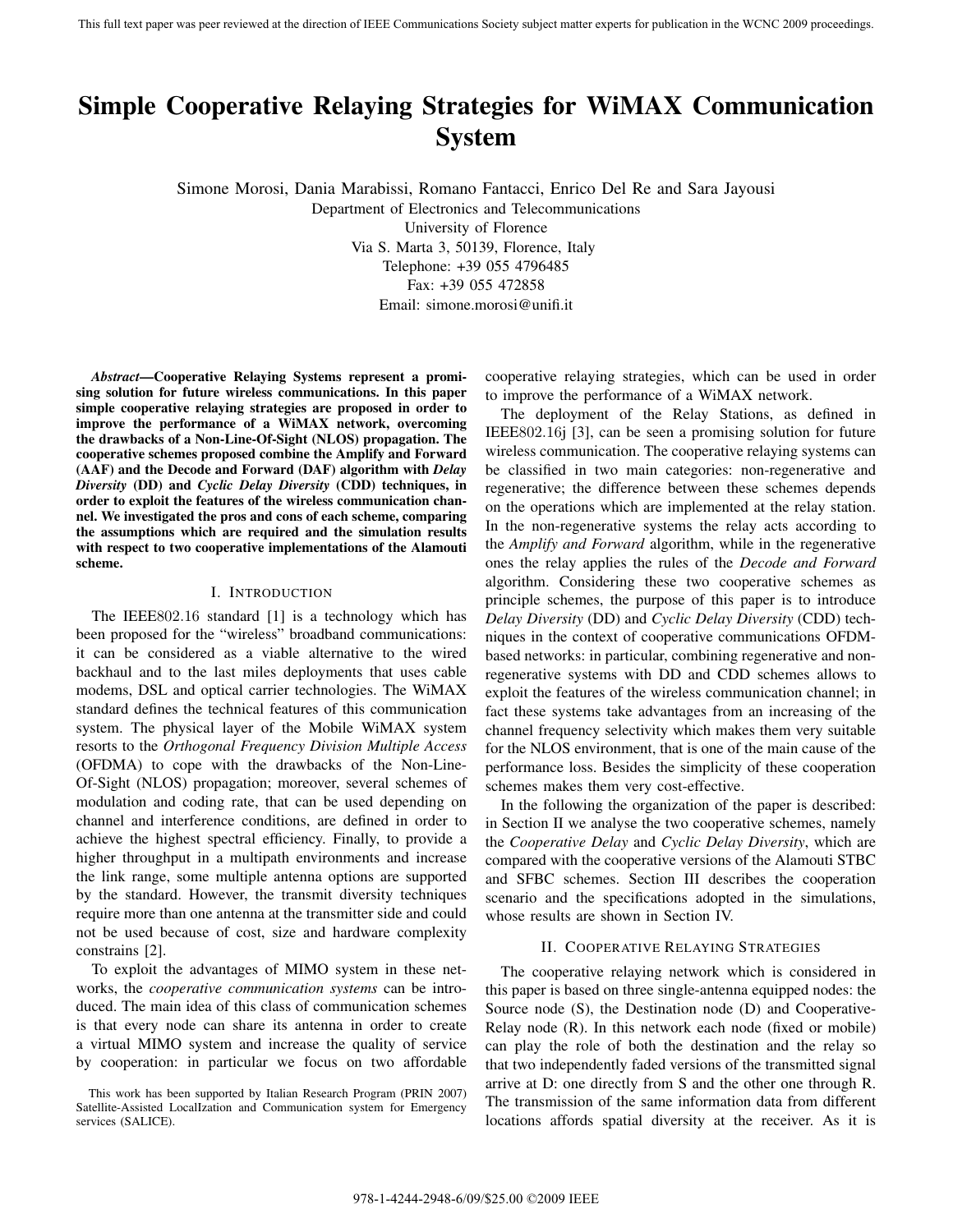

Fig. 1. *Cooperative Delay Diversity* theoretical scheme

known, the cooperative-node can process the received signal according to two different techniques:

- *Amplify and Forward*: the signal is amplified and retransmitted.
- Decode and Forward: the signal is decoded and retransmitted after being re-modulated.

The drawback of the first method is that even noise and interference are amplified, while in the second one error propagation represents the main loss of the algorithm.

In the following subsections we analyse how the DD and CDD schemes can be adopted in a cooperative system, highlighting the advantages and disadvantages of each scheme; moreover, we compare them with a cooperative implementation of the Alamouti scheme.

#### *A. Cooperative Delay Diversity scheme*

The DD technique is based on the transmission of one or more delayed copies of the same information data in order to increase the delay spread of the channel, and, therefore the frequency selectivity. In a cooperative network the transmitted signal arrives at the destination node through two different paths, which are characterized by different delays:

- 1)  $\delta_0$  is the propagation delay of the signal through the direct path (from S to D);
- 2)  $\delta_1$  is the propagation delay of the signal through indirect path (from S to D through R);

The  $delay$  ( $\delta$ ) of the DD scheme is the difference between these two delays:

$$
\delta = \delta_1 - \delta_0 = \frac{d_{(S,R)} + d_{(R,D)}}{c} - \frac{d_{(S,D)}}{c}
$$
 (1)

where  $d(i,j)$  denotes the distance between the node i and the node  $j$  and  $c$  represents the speed of light.

Therefore, the DD technique can be seen as a natural cooperative-relaying transmission: in fact no additional operation is required at the destination node. In order to keep the complexity low, the relay node can act according to the *Amplify and Forward* algorithm, amplifying and retransmitting the received signal (Fig.1).

In the theoretical scheme the relay node is assumed to be transparent: nonetheless, since the relay node can not simultaneously receive and transmit on the same frequency, a Time Division Multiplex mode is assumed for the relay. Therefore, we propose two different cooperative schemes (Fig.2) which are characterized by a two phase protocol:

- Scheme-1



Fig. 2. *Cooperative Delay Diversity* practical schemes

*I Phase:* S node transmits the signal to R;

*II Phase:* S and R transmit the original and the previously received signal, respectively, to D.

In this scheme two different delayed copies of the original signal arrive at D. In particular the *natural delay* is originated by the difference between the path from S to D and the one from R to D:

$$
\delta = \left| \frac{d_{(S,D)}}{c} - \frac{d_{(R,D)}}{c} \right| \tag{2}
$$

Therefore, no additional operation is implemented at R and no synchronization is needed at D between the received signals: as a result, the scheme is very simple and cost effective.

## - Scheme-2

*I Phase:* S transmits the signal both to D and R;

*II Phase:* S is idle and R transmits the previously received signal to D.

In this scheme R behaves as in the Scheme-1 and the delay is still given by the expression (2). However, in order to properly combine the signals coming from S and R, a buffer is needed at D to store the signal received from S in the first phase.

#### *B. Cooperative Cyclic Delay Diversity scheme*

Adapting the CDD schemes to the cooperative relaying systems is more complicated than DD ones: in fact, in the CDD techniques, the *delay*, which is distinctive of each transmitted copy of the signal, is replaced with a cyclic shift, *cyclic delay*, performed before the insertion of the cyclic prefix of the OFDM system. As it is known [4], the transmission of different cyclically shifted copies of the original signal permits to obtain the same effect of the DD technique.

In this scheme the relay node follows the *Decode and Forward* algorithm, by demodulating and re-modulating the received signal and performing the cyclic shift, before inserting a cyclic prefix and up converting to the RF-band.

As in the DD scheme, in order to adopt the CDD scheme in a cooperative network we have to assume that the system works in a Time Division Multiplex mode. Therefore, a data packet transmission consists of two phases, which can be implemented according to two different cooperative procedures (Fig.3):

## - Scheme-1

*I Phase:* S transmits the signal both to D and R;

*II Phase:* S is idle and R transmits the shifted signal to D.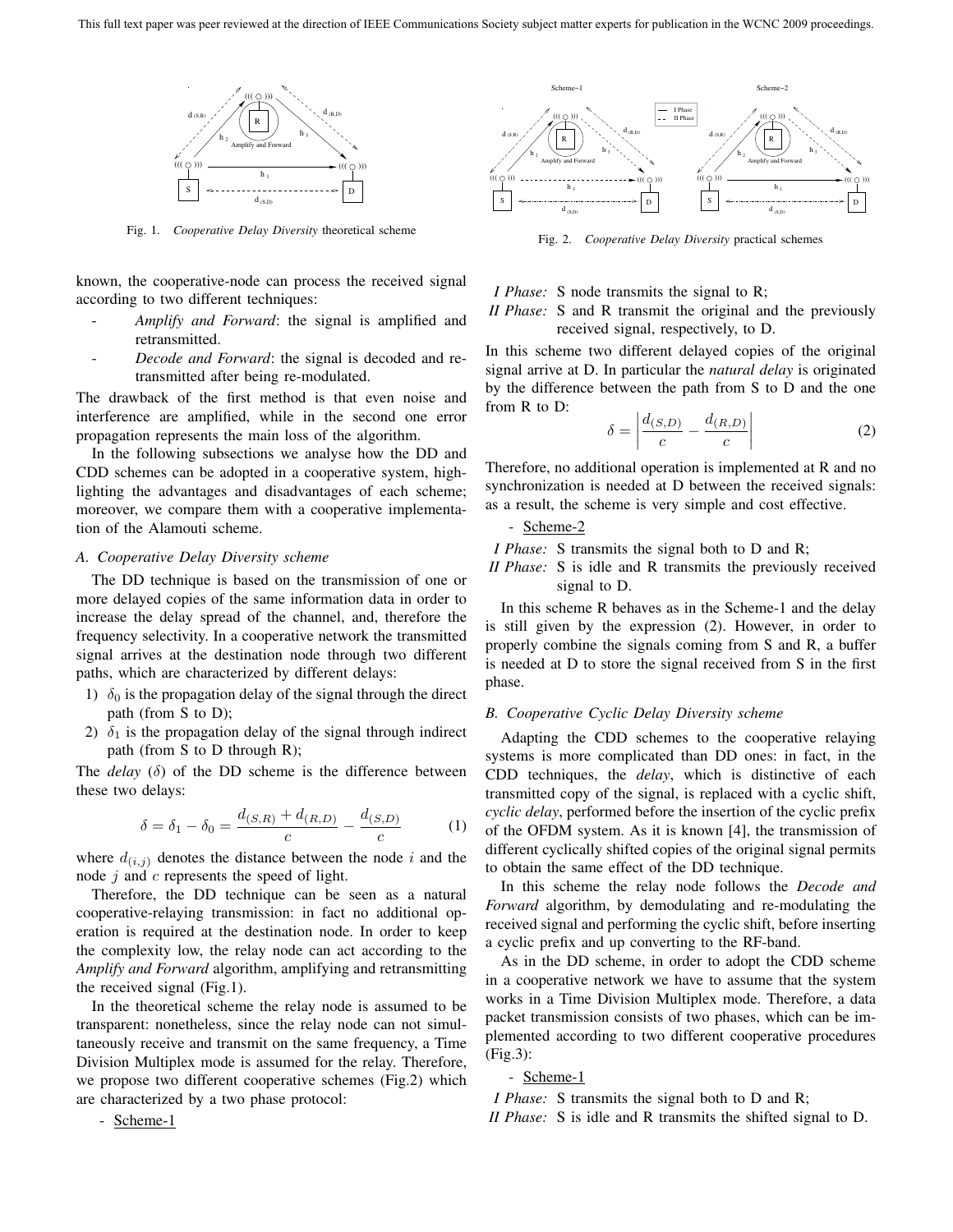

Fig. 3. *Cooperative Cyclic Delay Diversity* practical schemes



Fig. 4. Comparison between CDD and DD techniques

- Scheme-2

*I Phase:* S transmits the signal to R;

*II Phase:* S and R transmit the original and the shifted signal to D, respectively.

In both schemes a buffer is needed at the Destination node in order to synchronize the different versions of the OFDM symbols coming from S and R.

*Comparison between Delay and Cyclic Delay Diversity:* The difference between DD and CDD are pointed out in Fig. 4 which represents the transmission of two consecutive OFDM symbols: in particular, we can note:

- the Reference Signal, which represents the original signal or the signal taken as a reference;
- the DD and CDD Signal, which are respectively the delayed and the cyclic-delayed copy of the original signal.

The DD-signal is a delayed copy of the original signal so that, at the receiver, there is the superimposition of the first OFDM symbol of the DD-signal and of the cyclic prefix of the second OFDM symbol of the Reference-signal. Therefore, in order to avoid the ISI the delay spread of the propagation channel is to be taken into account. The following condition guarantees an ISI-free signal at the receiver in DD scheme:

$$
\delta \le \tau_g - \tau_{max} \tag{3}
$$

where  $\tau_g$  represents the duration of the cyclic prefix and  $\tau_{max}$  denotes the delay spread of the channel. Assuming the

guard interval as constant, the range of possible delays is strongly limited; this disadvantage can be overcome by the CDD technique [5] [6], in which the signal is not delayed, but just cyclically shifted. Hence, the choice of the *cyclic delay* does not depend on the cyclic prefix length and a longer *cyclic delay* does not involve any extension of the cyclic prefix and a consequent capacity loss (as it is in the DD scheme). However, in order to achieve a superimposition of the signals within the assigned bandwidth of the  $N$  subcarriers of the OFDM symbol, both the *delay* and the *cyclic delay* have to fulfill the following condition:

$$
\delta \ge \frac{1}{B} \qquad B = \frac{N}{T_S} \tag{4}
$$

where  $B$  is the bandwidth and  $T_S$  is the sampling rate of the transmitted signal.

*Optimization:* Under the assumption (4) (for both DD and CDD) and (3) (for DD), the choice of the optimum delay depends both on the number of cooperative nodes and the number of the subcarriers; moreover, since each delay can be seen as a specific phase rotation, it also depends on the modulation alphabet [7]. In [8] two delay optimization schemes are introduced, but both of them require channel feedback information from D to the relay nodes. However we have found the optimal value through simulations.

*Delay and Cyclic Delay Diversity's effects:* We have already observed that a cyclic shift has the same effect as a real delay. Therefore at the receiver, after removing the cyclic prefix, the DD and the CDD schemes yield the same signal (assuming  $\delta = \delta^{cyc}$ ).

The DD and CDD effects can be analysed also in terms of channel transfer function and channel impulse response. In fact, as demostrated in [9] transmitting delayed or cyclically shifted copies of the same signal through a propagation channel is equivalent to transmitting the reference signal through a more frequency-selective channel. Therefore, we can conclude that the MISO channel (Multiple-Input Single-Output) is transformed into a SISO (Single-Input Single-Output) channel with increased frequency selectivity and the spatial diversity is transformed into frequency diversity. The increase of the frequency selectivity makes the error distribution changes: this feature can be exploited by the use of FEC encoder and decoder with a considerably improvement of the coding gain.

In a cooperative system with  $N_c$  relay nodes and an errorfree transmission between S and the relay nodes, the equivalent transfer function  $H_{equ}(l)$ , which includes the DD or CDD effects, can be written as:

$$
H_{equ}(l) = \sqrt{\frac{N}{N_c + 1}} \sum_{i=0}^{N_c} H_i(l) e^{-j\frac{2\pi}{N} \delta_i l}
$$
 (5)

where  $H_i(l)$  represents the frequency domain channel fading coefficients for l-th subcarrier of the transmitted OFDM symbol from Relay node-i to the Destination node and  $\delta_i$ denotes the delay or the cyclic delay associated to the Relay node-i (the source is seen as the relay node-0 with  $\delta_0 = 0$ ). Therefore, in the time domain the equivalent channel impulse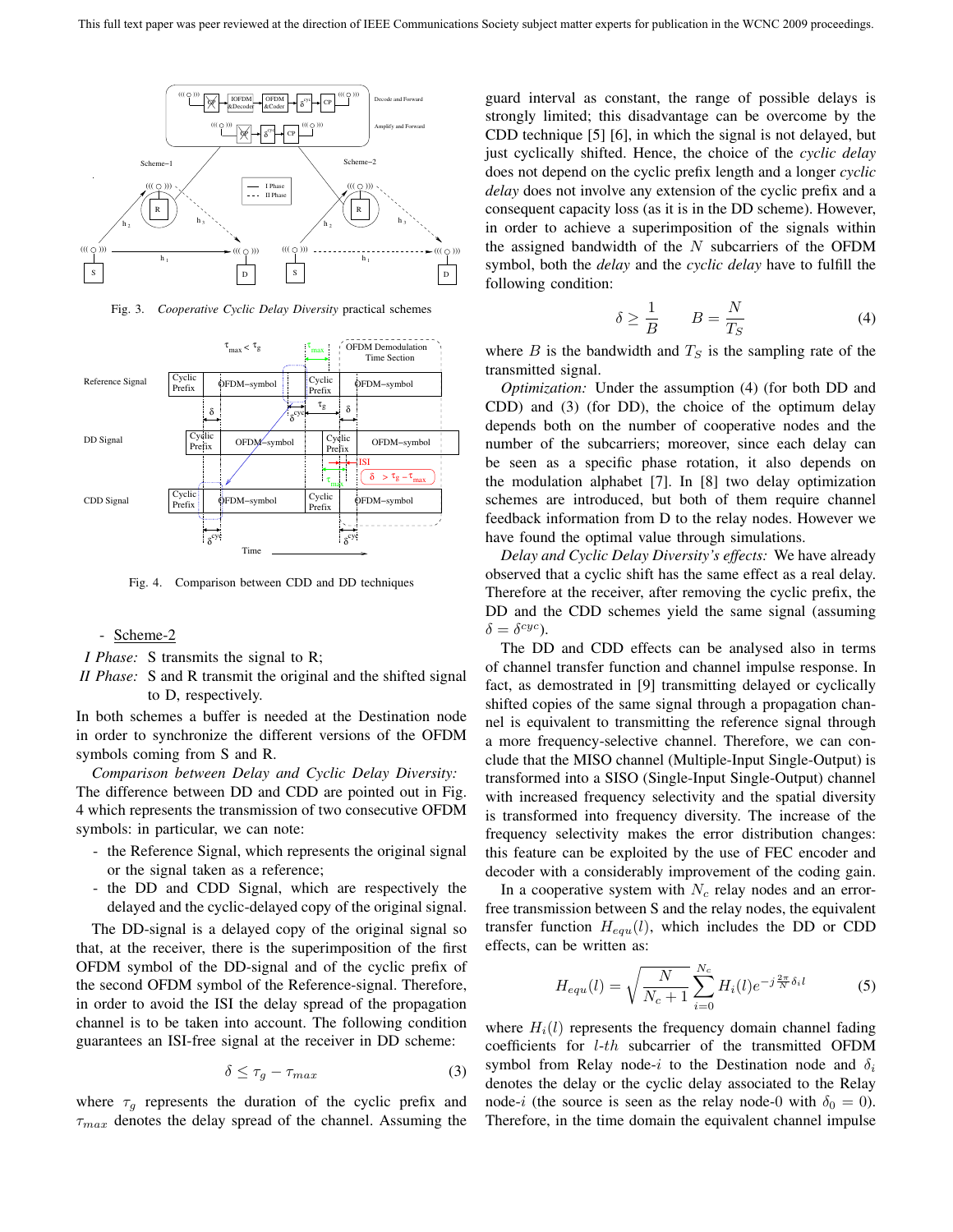response ends up being the superposition of the  $N_c$  channel impulse responses of the channels between the relay node- $i$ and D, each shifted in time by the specific  $\delta_i$  and the channel impulse response of the channel between S and D.

## *C. Cooperative Alamouti scheme*

We have also extended the classical Alamouti STBC scheme [10] to a cooperative system as a term of reference of the schemes described in the previous subsections. In OFDM system Alamouti scheme can be implemented both in the time domain (STBC, Space Time Block Coding) and in the frequency domain (SFBC, Space Frequency Block Coding) [11] [12] [13]. The Alamouti scheme which has been considered involves two Tx-antenna and one Rx-antenna, achieves the full spatial diversity and is based on the following procedures:

- STBC: different versions of consecutive OFDM symbols are transmitted from the antennas every two OFDM symbol duration.
- SFBC: different OFDM symbol, results of combining the constellation map symbols every two adjacent subcarriers are transmitted from the antennas.

At the receiver end, after being combined, the signals are input to a maximum likelihood detector. The channel coefficients are required to be constant: for the STBC-scheme, they must remain constant during two consecutive OFDM symbols, in time domain, while, for SFBC-scheme across two adjacent subcarriers, in frequency domain.

To introduce an Alamouti scheme in a cooperative system, the two Tx-antenna are assumed as cooperative nodes, which know all the information to be transmitted. Therefore, in a starting phase, the source S has to transmit the information to both the cooperative nodes .

All the other cooperation schemes which can be proposed are more complex than the DD and CDD cooperative schemes and require the presence of a combiner at the destination node. Besides, the assumptions made for the channel propagation model are not always realistic.

## III. WORKING CONDITIONS: APPLICATION TO MOBILE WIMAX

The cooperative schemes which have been described in the previous section are applied to a WiMAX network. In order to increase the diversity gain and improve the performance, the IEEE802.16 standard supports several multiple antenna options as Space Time Codes (STC), Multiple-Input Multiple-Output antenna system and Adaptive Antenna systems (AAS) [14]. The cooperative schemes are a promising solution to further improve the performance in term of Bit Error Rate, Block Error Rate and outage probability of a WiMAX network. Besides they can be used to increase coverage and to enhance throughput and system capacity.

## *A. An hypothetical scenario*

The adopted cooperation scenario is represented in Fig.5. The two Subscriber Stations (SS) represents the source and the



Fig. 5. Downlink WiMAX Cooperative scenario

relay node while the Mobile Station (MS) is the destination node.

According to the Mobile WIMAX specifications, an OFDMA system is implemented at the transmitter side and a cyclic prefix is introduced to avoid ISI at the receiver. The system includes:

- Modulation schemes: QPSK, 16 QAM and 64 QAM.
- Channel coding:  $(171, 133)_{oct}$  convolutional code with constraint length  $K=7$  and code rate  $1/2$ .
- Block interleaver: two permutations are defined. The former makes the adjacent coded bits mapped onto non adjacent subcarriers, realising an interleaving in the frequency domain; the latter guarantees that adjacent coded bits are mapped alternately onto less or more significant bits of the constellation in order to avoid long runs of lowly reliable bits. In the simulation we consider two different block-size of coded bits: 256 and 2560.

The channel bandwidth is equal to 10 MHz and the FFT size is 1024. The OFDMA symbol duration is equal to 102.9  $\mu_s$  and the cyclic prefix is assumed equal to 11.4  $\mu_s$ . At the requirements are the system of the system the receiver after the cyclic prefix removal, the Zero Forcing equalization is performed, assuming the knowledge of channel state information. The OFDM demodulation is followed by the deinterleaver and the convolutional decoder (hard-decision Viterbi Decoder). The channel model which has been used for the simulation has been derived according to ITU Reccomandation for the 3G cellular system. In particular, we assume a multipath Rayleigh fading channel with non-line-of-sight (NLOS) propagation and the power-delay profile of the ITU Vehicular A channel. The Mobile Speed is 60 km/h.

In the DD and CDD cooperative schemes, besides the channel state information, the node D also needs to know respectively the *delay* and *cyclic delay* to perform the channel equalization. While  $\delta^{cyc}$  can be transmitted as additional information by R,  $\delta$  can be derived by D through distance information: in fact, D knows its distance both from S and R. In the simulations we also assume:

- *Cooperative DD* The noise introduced by R is negligible and no amplification is performed. Therefore, R can be seen as a transparent node.
- *Cooperative CDD* We consider an error-free transmission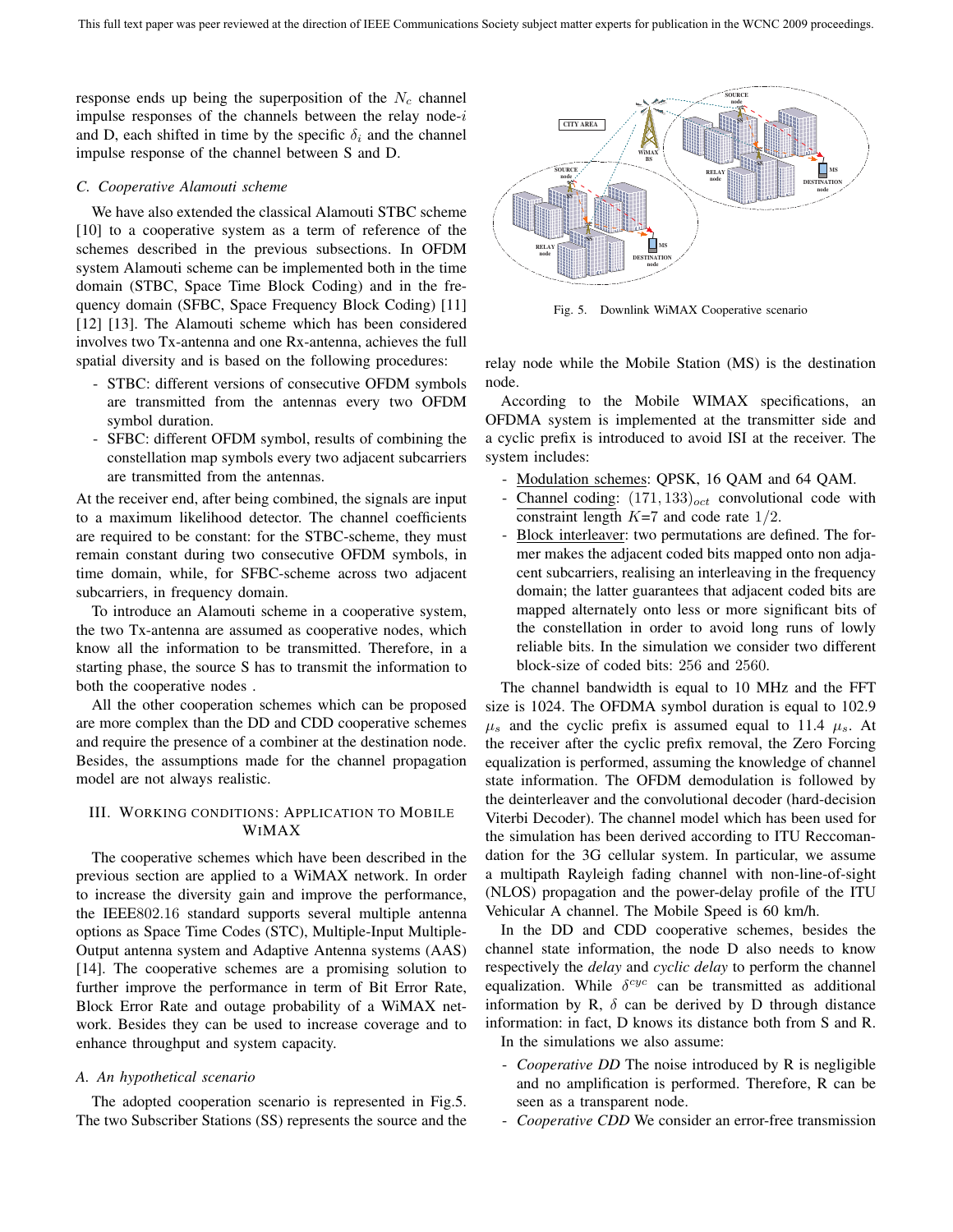between S and R, assuming that the noise introduced by R is negligible.

## IV. SIMULATION RESULTS

The performance of the proposed systems has been verified by simulations. The cooperative and non-cooperative WiMAX systems are compared, assuming the same total transmitted power.

In Fig.6 and in Fig.7, respectively, the Cooperative DD and CDD schemes are compared with the non cooperative scheme. For all the modulations, which have been considered, a remarkable improvement is achieved (6-7dB for BER=10*−*3). The optimum  $\delta$  and the  $\delta^{cyc}$  values have been determined by simulations. According to the working conditions adopted, the  $\delta_{opt}$  is equal to the  $\delta_{max}$  and corresponds, in the theoretical scheme, to a linear distance of 2, 7Km as the difference between the direct and the reflected paths.

In order to determinate  $\delta_{opt}$  and  $\delta_{opt}^{cyc}$  we analyse the  $\epsilon_{\rm B}$  performance for different SNBs and delays for a OBSK BER performance for different SNRs and delays for a QPSK modulated signal. As we can see for CDD scheme Fig.8, the optimum performance is achieved for values of  $\delta_{opt}^{cyc}$  included<br>in the range  $[128, 450]$  camples; note that the BER curves is in the range [128, 450] samples: note that the BER curves is characterized by a near-zero slope within this range. For what concerns the DD scheme, as previously mentioned, the effects on the signals are the same of the CDD architecture: however, in this scheme the admissible range for delay values is limited by  $\delta_{max}$  which is equal to 100 samples in order to guarantee the condition (3). Therefore, the optimum performance is reduced in comparison with the CDD scheme: as indicated by Fig.8, the  $\delta_{opt}$  value is equal to the  $\delta_{max}$ .

Finally, in Fig.9, Fig.10 and Fig.11 we compare the BER performance of all the cooperative schemes for the coded and the interleaved systems (16 QAM modulated). We observe that even if the performance of the Cooperative Alamouti schemes overcomes both the Cooperative DD and CDD ones, the improvement is marginal both in the coded and the 256-block interleaved cases. On the contrary, with 2560-block interleaving the Alamouti solutions gains 2-3dB (for BER=10*−*<sup>3</sup>), as shown in Fig.11. It is worth recalling that both the Cooperative Alamouti schemes are more complex in comparison than the Cooperative DD and CDD ones. The promosing results of the Cooperative DD and CDD schemes claim for a further analysis.

#### V. CONCLUSIONS

In this paper simple cooperative relaying strategies for a WiMAX network are proposed in order to improve the performance of the system with one cooperative node. The Amplify and Forward and Decode and Forward algorithms are combined with DD and CDD techniques with the goal of reduce the impairments which is caused by the wireless communication channel. All the investigated cooperative schemes are characterized by a significant gain with respect to the non-cooperative ones. Besides, the results show that the performance in term of Bit Error Rate of the Cooperative DD and CDD are almost the same of the Cooperative Alamouti schemes, except in the case of 2560-block interleaved systems. However, the Cooperative Alamouti schemes require strong assumptions on the channel propagation model and need the presence of the combiner at the Destination node. On the contrary , the DD and CDD cooperative schemes represent two simple promising solutions to improve the performance of the system without any additional complexity requirement.

#### **REFERENCES**

- [1] W. Forum, "Mobile wimax part i: A technical overview and performance evaluation," WiMAX Forum, Tech. Rep., 2006.
- [2] A. Nosratinia, T. E. Hunter, and A. Hedayat, "Cooperative communications in wireless networks," *IEEE Communication Magazine*, vol. 42, pp. 74–80, Oct. 2004.
- [3] *Baseline Document for Draft Standard 802.16j-2006. Part 16: Air Interface for Fixed and Mobile Broadband Wireless Access Systems.Multihop Relay Specification*, Std. 802.16j-06/026r2, 2007.
- [4] Y. Zhang, J. Cosmas, and Y. Song, "Future transmitter/receiver diversity schemes in broadcast wireless networks," *IEEE Communications Magazine*, vol. 44, pp. 120–127, Oct. 2006.
- [5] S. Plass and A. Dammann, "Cellular cyclic delay diversity for next generation mobile systems," *VTC2006*, pp. 1–5, 2006.
- [6] Y. Zhang, J. Cosmas, M. Bard, and Y.-H. Song, "Diversity gain for dvb-h by using transmitter/receiver cyclic delay diversity," *IEEE Transactions on Broadcasting*, vol. 52, pp. 464–474, Dec. 2006.
- [7] M. Bossert, A. Huebner, F. Schuehlein, H. Hass, and E. Costa, "On cyclic delay diversity in ofdm based transmision schemes," *InOWo 2002*, vol. 16.
- [8] B. Slimane, X. Li, B. Zhou, N. Syed, and M. Dheim, "Delay optimization in cooperative relaying with cyclic delay diversity," in *IEEE International Conference on Communication (ICC'08)*, May 2008, pp. 3553–3557.
- [9] A. Dammann and S. Plass, "Cyclic delay diversity: Effective channel properties and applications," in *Proc.of the WWRF17-WG4-06*.
- [10] S. M. Alamouti, "A simple transmit diversity technique for wireless communications," *IEEE J. Select Areas in Communications*, vol. 16, pp. 1451–1458, Oct. 1998.
- [11] K. F. Lee and D. B. Williams, "A space-frequency transmitter diversity technique for ofdm systems," *IEEE Globecom 2000*, vol. 3.
- [12] R.U.Nabar, H.Bolcskei, and F.W.Kneubuhler, "Fading relay channels: Performance limits and space-time signal design," *IEEE J.Select. Areas Communications*, vol. 22, pp. 1099–1109, Aug. 2004.
- [13] A. Lodhi, F. Said, M. Dohler, and H. Aghvami, "Performance comparison of space-time block coded and cyclic delay diversity mc-cdma systems," *IEEE Wireless Communications*, vol. 12, pp. 38–45, Apr. 2004.
- [14] M. Gidlund, "On wimax performance with multiple antenna transmission," in *IEEE Int.Conf.ICCE*, Jan. 2007, pp. 1–2.
- [15] S. B. Slimane and A. Osseiran, "Relay communication with delay diversity for future communication systems," *VTC 2006*, pp. 1–5, 2006.
- [16] A. Osseiran, A. Logothetis, S. B. Slimane, and P. Larsson, "Relay cyclic delay diversity: Modeling and system performance," in *IEEE International Conf.on Signal Processing Communication*, Nov. 2007.
- [17] A. Antó, "Cyclic delay diversity in cooperative communications and single hop systems," M. Eng. thesis 2007, KTH School of Information and Communications Technology.
- [18] *IEEE Standard for Local and metropolitan area networks. Part 16: Air Interface for Fixed and Mobile Broadband Wireless Access Systems*, IEEE Std. 802.16e-2005, 2006.